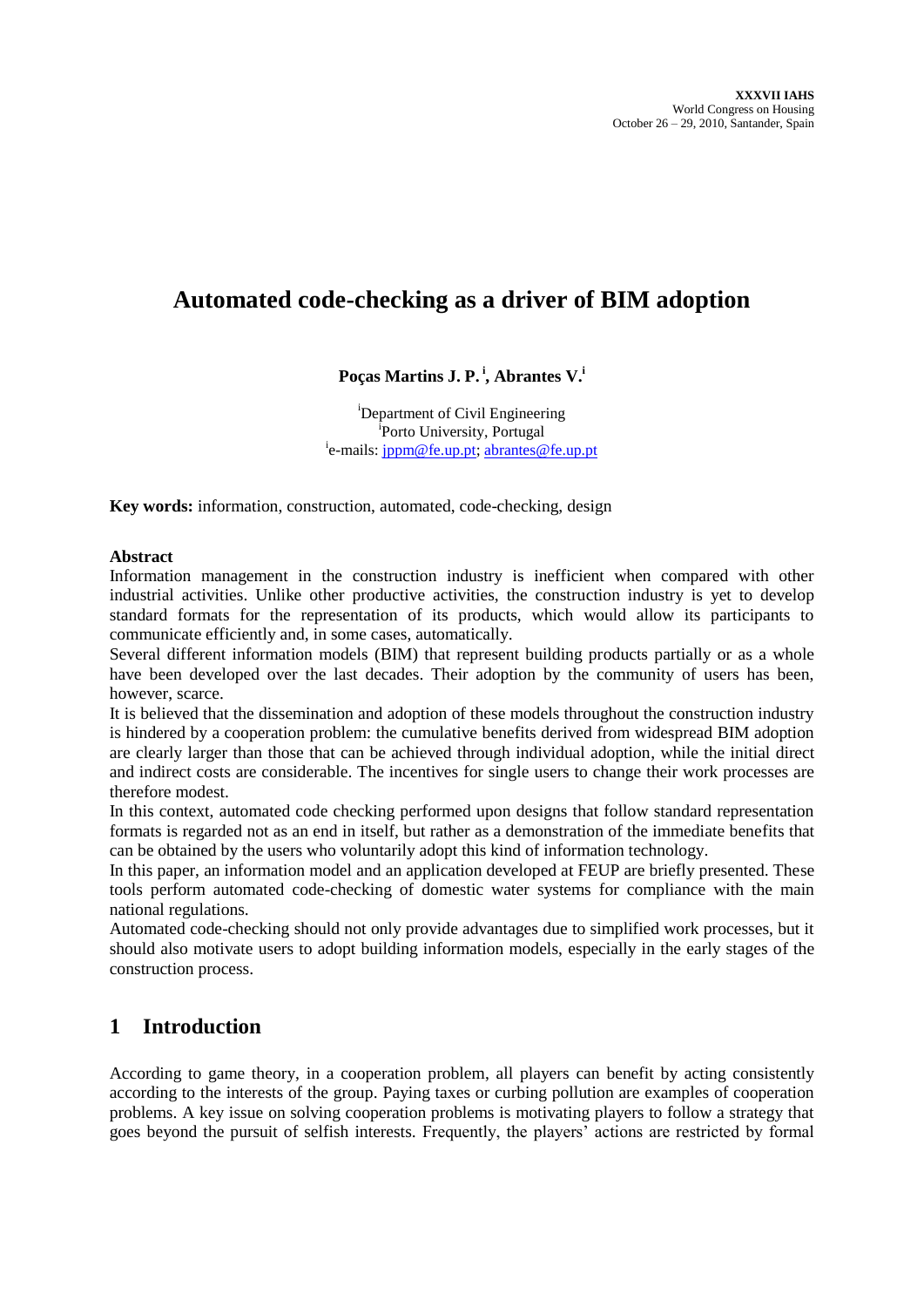rules (laws) or by incentives. Ideally, it should be commonly understood that all players will follow a cooperation strategy, even in the absence of outside interference. In other words, players should trust all others to follow cooperation strategies too [1].

In this article, the adoption of a standard representation for building products (in particular, Building Information Models, or BIM) is regarded as a cooperation problem. The impact of these models on the work processes in the construction industry is limited considering the potential benefits that could be expected from the widespread BIM adoption. For construction professionals, the risk associated with the adoption of a new representation format is considerable: on one hand, the direct and indirect costs of changing work processes are significant. On the other hand, the current *de facto* standard, the IFC model, is yet to be officially established. In the absence of external influences, the limited adoption rate of these information models is predictable.

### **2 Information management in the construction industry**

#### **2.1 Overview**

Productivity in the construction industry is considerably lower than in the rest of the economy [2, 3]. Although the adoption of modern IT solutions has often been suggested to have an important role to play in the reduction of waste in the construction industry [4], the adoption rate of these systems remains scarce. Indeed, the construction industry has been found to be one of the least efficient activities in IT adoption [5, 6]. In Portugal, it has been shown that the use of computers in construction is less prevalent than in the rest of the economy [7].

Interoperability issues throughout the construction process are largely responsible for the inefficient flow of information between its phases (Fig. 1).



Figure 1: Value loss between phases of the construction process (adapted from [8]).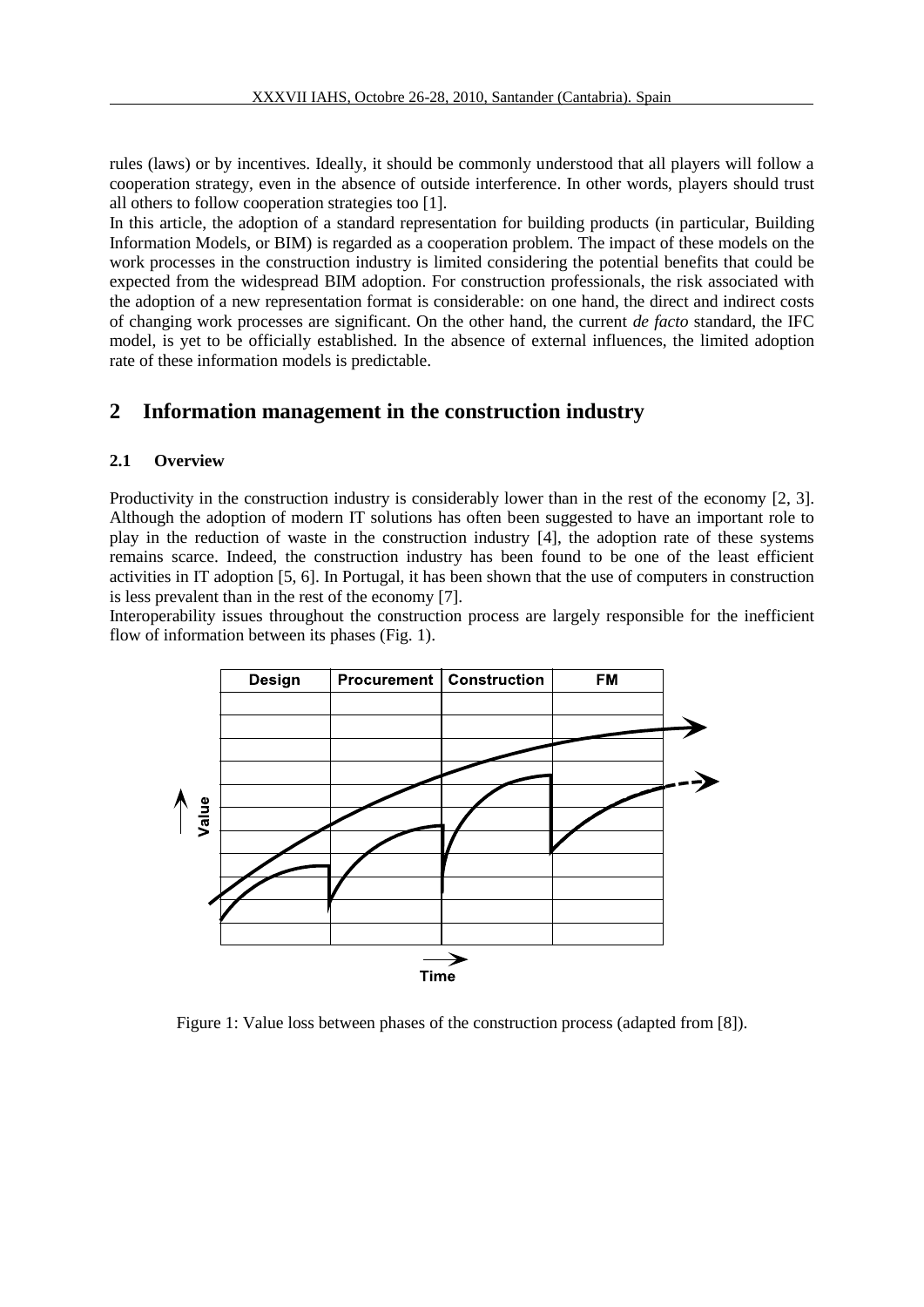### **2.2 Building Information Models (BIM)**

An abstraction is a view of a domain of reality where some aspects which are considered unnecessary for its intended purpose, are omitted. An information model is therefore an abstraction of the product it represents.

Construction documents, including design drawings, bills of quantities, planning charts, etc. are no more than specific views of the model. BIM based software applications can use these views as an interface to the model. In other words, the model can be edited through its views.

BIM is the application of the Product Lifecycle Management (PLM) philosophy to the construction industry. These models currently support many construction related software applications, especially building design tools. Many of these tools comply with the international *de facto* standard for representing building products, the Industry Foundation Classes (IFC) model.

According to their scope, models can be divided into "aspect models" and "full models". Aspect models are built to suit specific requirements that are defined by users (such as structural or energy analysis). Their development usually follows a bottom-up approach [9] and only the information required by the task they are built for needs to be included. These models are therefore usually simple and they are typically evaluated based on empirical criteria: whether they are considered suitable for a specific task or not. Full models, on the other hand, are often large, complex structures that follow a top-down development path. They are developed with one main goal: interoperability. In other words, the model is built to become a representation standard for a given domain that can be used as a common language for users in that area.

The IFC is an example of a full model, the LicA model that is presented in this paper, is an aspect model that has been developed to allow the automated code-checking of domestic water systems' designs.

Although building information models have shown the potential to address many of the interoperability issues that affect the construction industry, their adoption remains scarce. Furthermore, users who adopt BIM for design purposes, often do so as a CAD tool, not as a repository of other, nongeometrical information.

It can be said that BIM faces the same issues as other aspiring standard formats before they are accepted as such: a cooperation problem. Although all users can expect benefits from adopting BIM, since many of these benefits derive from interoperability issues, they are limited by the rest of the users' adoption rate. The initial direct and indirect costs are considerable and may hinder BIM adoption while models such as the IFC do not achieve the status of an official standard representation format. It is therefore essential to grant early BIM adopters clear, immediate advantages in order to address this cooperation problem.

It is believed that the adoption of automated code-checking procedures may provide an important incentive to users who voluntarily choose to design according to standard representation formats.

### **3 Design review**

### **3.1 Overview**

The design review stage, included in the building permit application process, is an important milestone in the development of building designs since it is often at this moment that a first formal information exchange occurs from within the group formed by the actors in the early stages of the construction process (promoters, designers, etc.). At this stage, the existence of formal representation rules and procedures for drawings and written documents reduce the diversity of information contents and formats when compared to earlier phases of the design process (Fig. 2). Unlike most of the other phases in the design process, design review is a compulsory stage for new building designs.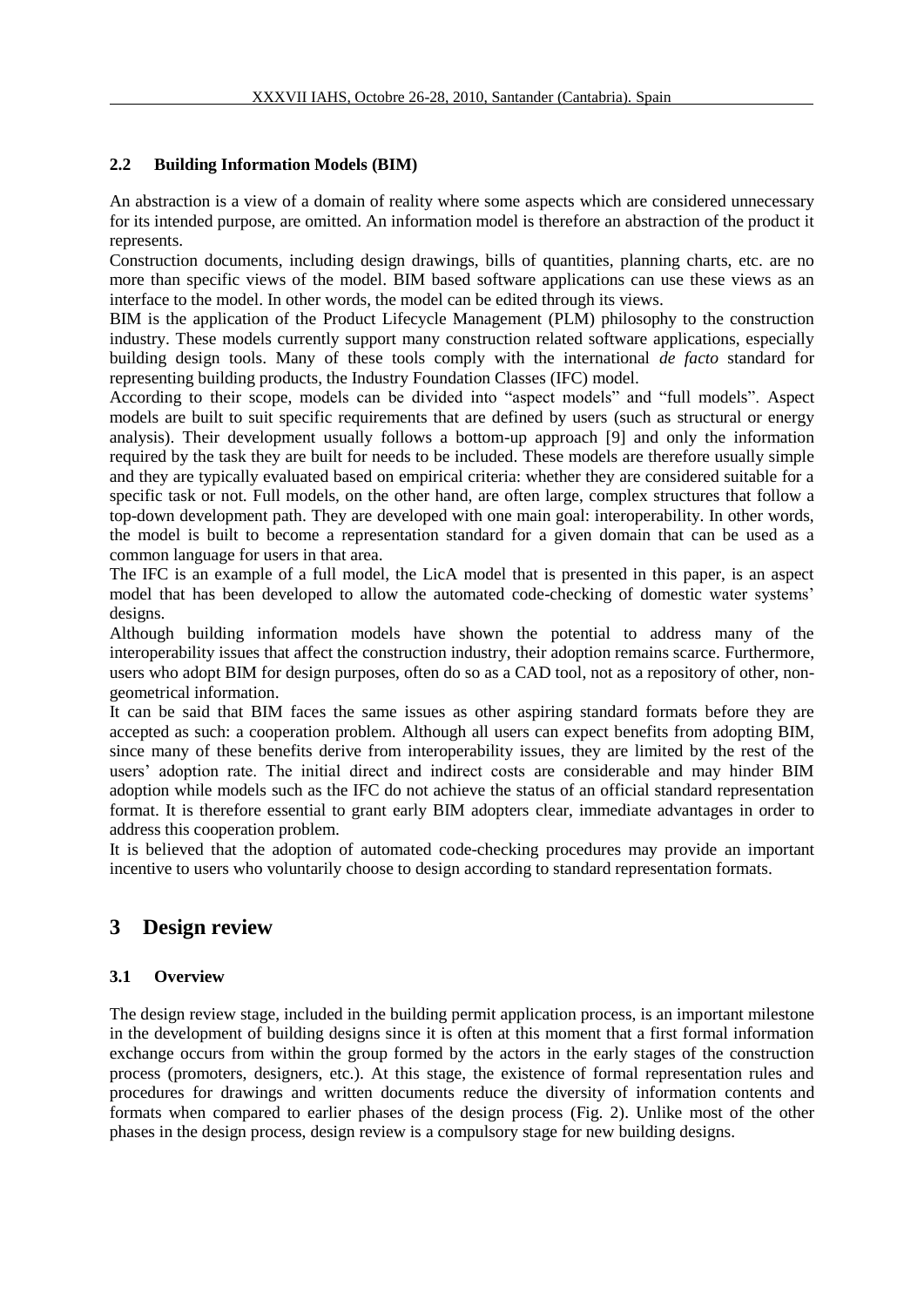

Figure 2: Creation and formalization of information throughout the design process

#### **3.2 The importance of the design review stage in the context of information management**

Although most construction projects do not have a main actor throughout the whole of the construction process, all new projects share a stage where the information that has been created must be formalized and submitted in the shape of construction documents: design review.

Many tasks that make up the design review process can be automated through the use of Building Information Models. Naturally, this leads to faster review processes for designs that are submitted according to an adequate format. The traditional alternatives should still be available, so BIM needn't be imposed on users. The advantages that might be expected by the different players in the construction process are clear:

- a. Promoters will benefit from a quicker design review process, besides other advantages related to the use of BIM.
- b. Designers will avoid the preparation of the documents that are usually necessary for design review (the model itself will suffice). They will also benefit from a transparent review process that can be simulated before the design is submitted.
- c. The entity responsible for performing design review will benefit from a simpler, shorter, less human resource-intensive process. The automated procedure needn't be definitive. All computer generated verdicts can be changed manually so that non-compliances that are considered non-critical or that can be solved at a later date can be waved.

It is believed however, that the overall advantages that can be expected from the voluntary adoption of standard representation formats go beyond the efficiency gains that are listed above. Indeed, automated code-checking procedures are viewed, not as an advantage in themselves, but as a catalyst for BIM adoption, particularly in the early phases of the construction process.

The construction industry is composed largely of very small companies that seldom establish durable business relationships amongst themselves. Building projects are generally not supervised by entities that have the power to define the format of the information systems that will support the exchange of information along the construction process. In the absence of such an entity, it is considered that the design review process may play an important role in the definition of representation formats for building products: only designs that comply with standard formats can be accepted for automated review.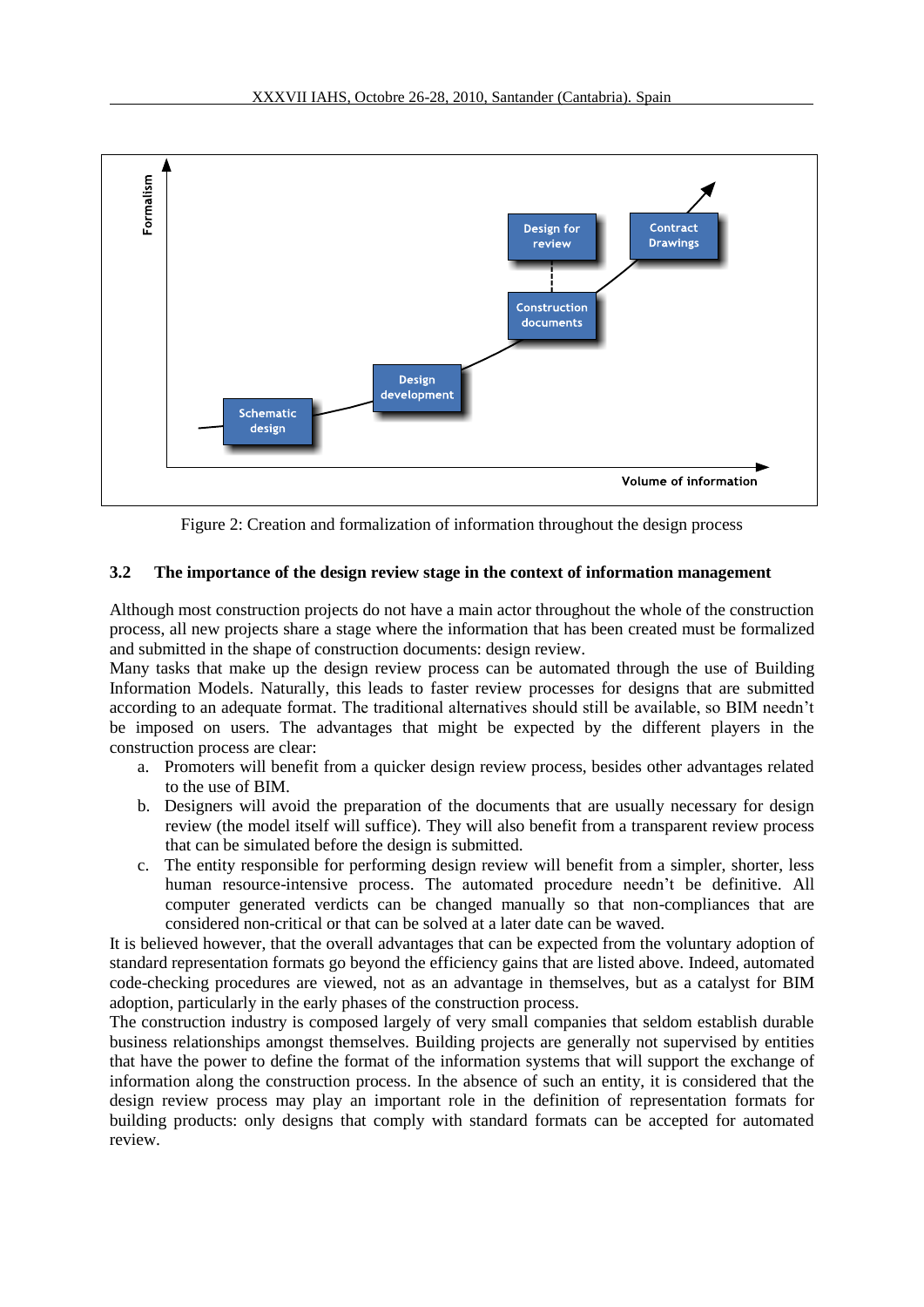Several international initiatives on the automation of code-checking procedures are currently being undertaken, including the SMARTCodes and CORENET projects. The development of a fully automated procedure is an important goal of the BIM community that should not, however, be achieved in the short term [3].

# **4 LicA**

In this chapter, a set of tools developed at FEUP [10] is briefly presented. These tools automate the code-checking process of domestic water systems according to the main Portuguese regulations (DR nº 23/95).

Three important requisites must be met in order to establish a new code-checking procedure:

- a. To develop or to settle upon an existing, suitable format for the representation of building products;
- b. To develop code-checking algorithms that are compliant with specific building regulations;
- c. To develop or to adapt existing graphical user interfaces (GUI) that are compatible with the representation formats.

During the development of the LicA code-checking tools, all three of these requisites were addressed. In this case, the representation format, the code-checking algorithms and the GUI were developed from scratch.

The general outline of the LicA model and its connections to upstream and downstream software applications is presented in [Figure 3.](#page-4-0) These applications can be accessed by different kinds of users, both for designing domestic water systems and for verifying their compliance with national regulations.



Figure 3: General outline of LicA and its connection to other applications

<span id="page-4-0"></span>The LicA database is the main component in the toolset. It contains a set of tables that describe the domestic water system (its physical components and their relevant properties) and modules for hydraulic calculation, code-checking and reporting. All of these items are contained in a single SQL database.

The LicAXML specification has been obtained directly from the structure of the tables in the LicA database. This specification allows the exchange of design information between the designer and the entity that performs the code checking. The submission of design information is performed using the XML standard format.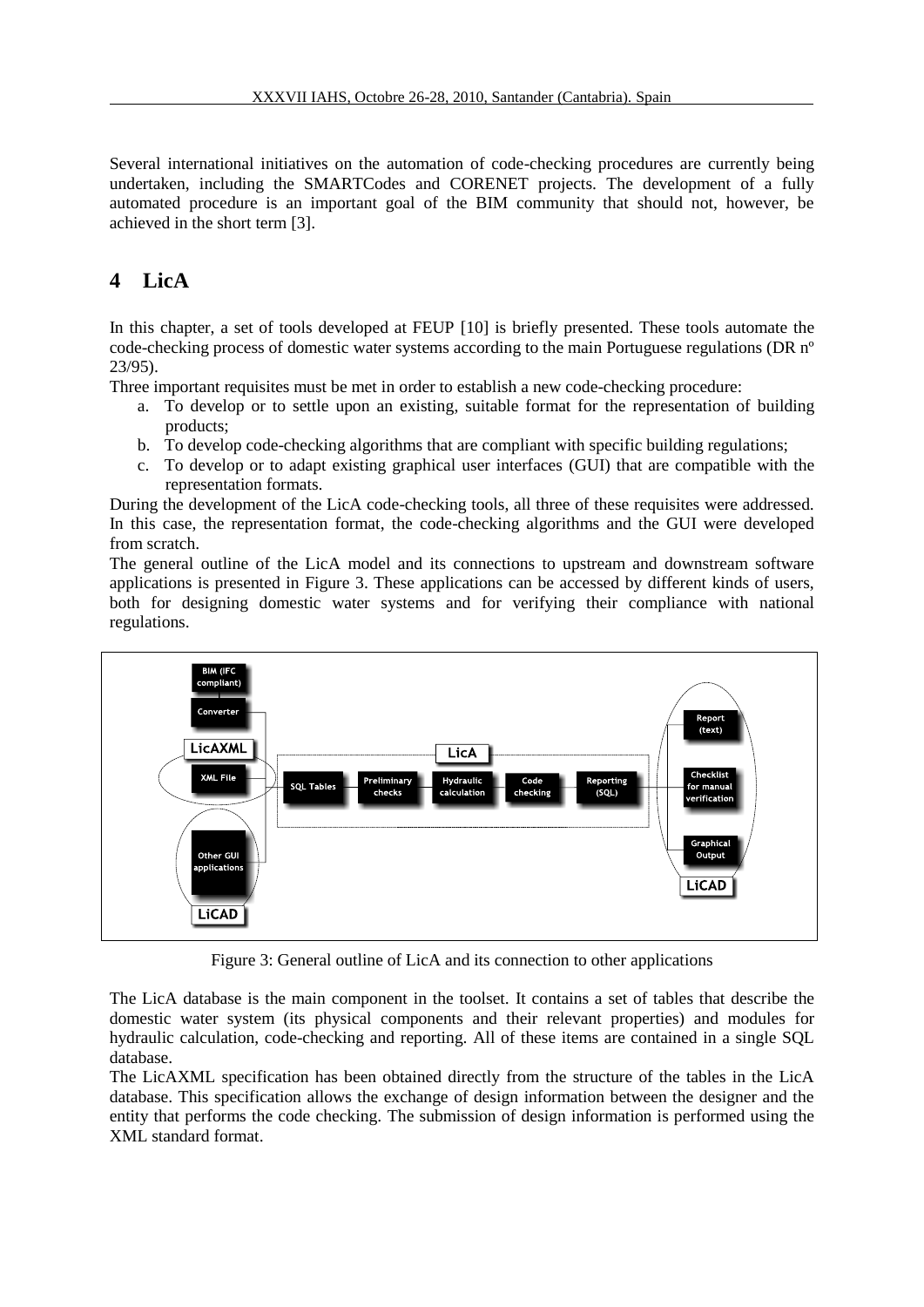LiCAD is a graphical interface through which the user can access LicA database functions indirectly, both for designing and for code checking purposes (Fig. 4). In short, besides editing and browsing functions, this application allows designers to check the compliance of domestic water system designs with national regulations before submitting them to the authority having jurisdiction. This application renders graphical representations of the networks, both in 2D (plans, elevations, etc.) and 3D (isometric projections, perspectives, etc.) and other construction documents (bills of quantities, technical specifications, code-checking reports, etc.).



Figure 4: LiCAD. Graphical output of code checking results [10].

A full description of the structure of the LicA database and the LicAXML specification can be found in the original source [10].

The connection of the LicA database to the IFC model is the aim of a study currently undertaken at FEUP. Preliminary conclusions show that the models are only partially compatible and that the IFC model does not contain all of the information required by an automated code-checking process according to applicable Portuguese regulations. Extended compatibility may be achieved through the use of IFC Property sets.

## **5 Conclusions**

The cooperation problem that has delayed the adoption of Building Information Models can be addressed through the use of aspect models designed for specific tasks such as automated codechecking. These models should result in immediate, evident advantages for the users that choose to adopt them voluntarily.

It is believed that the *ad-hoc* standard formats should be complemented with narrower scoped aspect models that aim to address specific information related tasks along the construction process.

The model presented in this paper demonstrates that automated code-checking procedures can be successfully applied to domestic water system designs. These procedures are transparent and auditable. Although automated code-checking of building designs is an ambitious goal, it can be achieved in the short term in some domains.